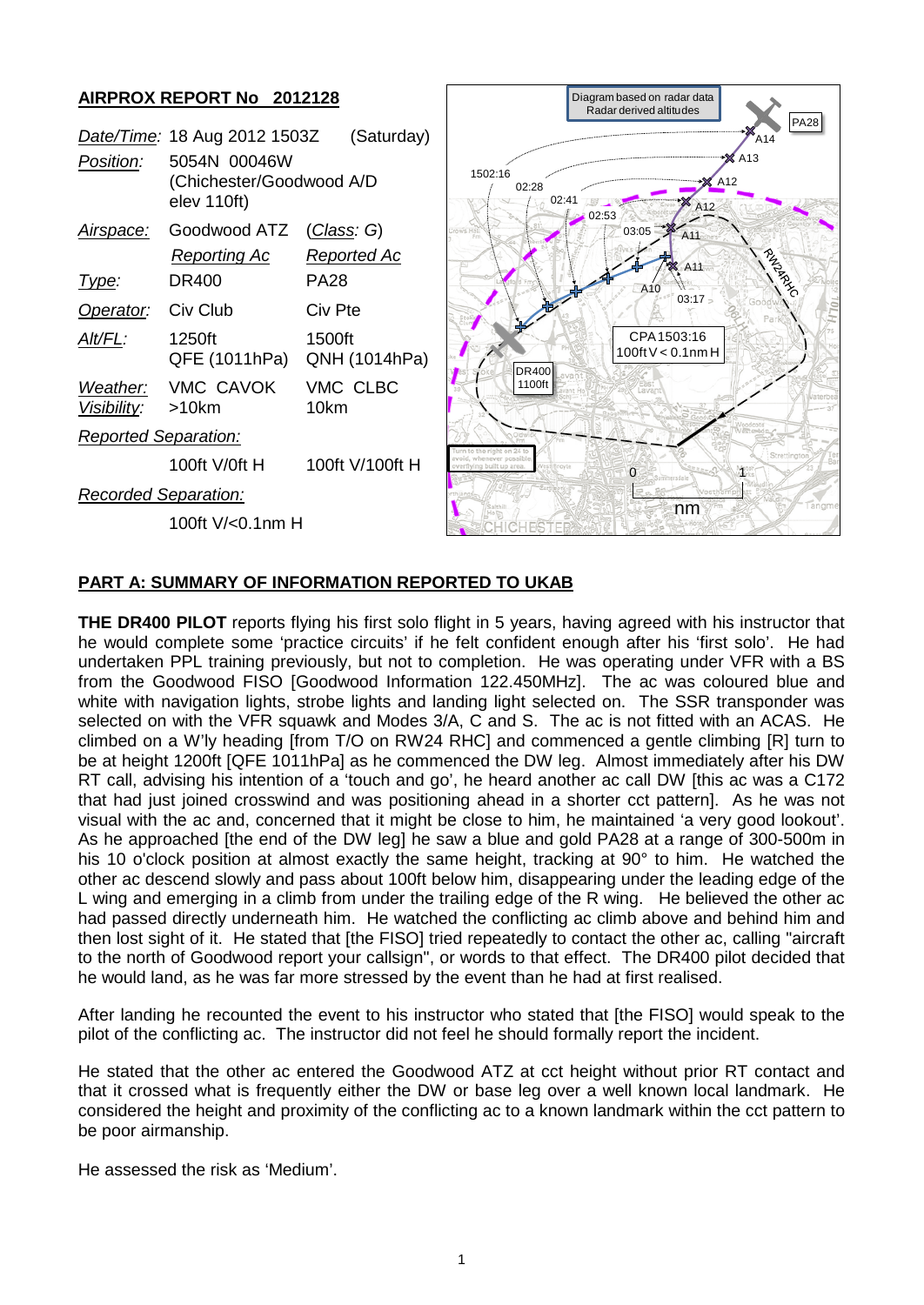**THE PA28 PILOT** reports flying en-route from Fairoaks A/D to Goodwood A/D, operating under VFR with a BS from Farnborough Radar [125.250Mhz]. The blue and grey coloured ac had navigation lights and strobe lights selected on. The SSR transponder was selected on with Modes 3/A and C. Neither Mode S nor an ACAS were fitted. At the town of Midhurst, about 5nm N of the Goodwood ATZ, he called Farnborough Radar in order to change frequency to Goodwood Information. His request went unanswered and despite repeated calls he was not able to re-establish two-way contact. He heard a pilot in another ac relay his call to Farnborough Radar but he did not hear a reply. As he was just about to enter the Goodwood ATZ, heading 209° at 90kt, he gave up calling Farnborough and switched to Goodwood. He then saw a Robin DR400 in his 1 o'clock position at a range of 60m and about 100ft above, travelling from R to L. He judged that neither he nor the DR400 pilot needed to alter course and he passed beneath the other ac.

He stated that passing Midhurst he was 'organised to speak to Goodwood' for joining instructions and that, had he not been distracted calling Farnborough, he would have received joining instructions and TI and have been able to 'leave greater passing clearance'.

He noted that when he left Goodwood later he could not contact Farnborough along the south coast. He managed to raise Farnborough East en-route to Fairoaks.

He stated that the ac radio was working fine and that Lydd Approach later confirmed that the transponder was also working properly. He could hear Farnborough Radar in conversation with other traffic.

He assessed the risk as 'Medium'.

**THE GOODWOOD FISO** reports that neither he, nor the other FISO on duty that day, recalled anyone telling them they were filing an Airprox report.

RW24 RHC was in use and the subject PA28 was expected into Goodwood that day. The FISO was talking to cct traffic when he noticed an ac entering the ATZ from the N, the pilot of which was not talking to him. He identified the ac through binoculars as one that had previously been based at Goodwood and assumed it was the subject PA28.

A school ac also saw the conflicting PA28 and made it known to the FISO, who made a couple of calls to the ac without response. The FISO informed the DW DR400 of the conflicting traffic, to which the pilot replied that he was visual. The FISO eventually made contact with the PA28 pilot, who stated that he had been trying to make two way contact with Farnborough to leave their frequency but could not make contact. The FISO suggested he leave the ATZ and rejoin the cct O/H and that he would contact Farnborough for him. This was acknowledged by the PA28 pilot.

The DW DR400 and the PA28 looked to come reasonably close but not close enough to warrant evasive action. The FISO did not recall whether the DR400 pilot took such action but he had several ac in the air and on the ground to watch and could not be certain. Nothing was said on the radio to that effect. He could not assess the PA28's height when it entered the ATZ.

**ATSI** reports that the Airprox occurred at 1503:16 UTC, 1.6nm N of Chichester/Goodwood A/D, within Class G airspace and inside the ATZ. The Goodwood ATZ comprises a circle radius 2nm, centred on the midpoint of RW14R/32L and extending to a height of 2000ft above aerodrome level (elevation 110ft).

The Robin DR400 (DR400) was flown by a solo student pilot, operating VFR from Goodwood A/D in the visual cct for RW24 RHC and in receipt of a BS from the Goodwood FISO. The Piper PA-28-161 (PA28) was operating on a VFR flight inbound to Goodwood from Fairoaks and was in receipt of a BS from Farnborough Radar.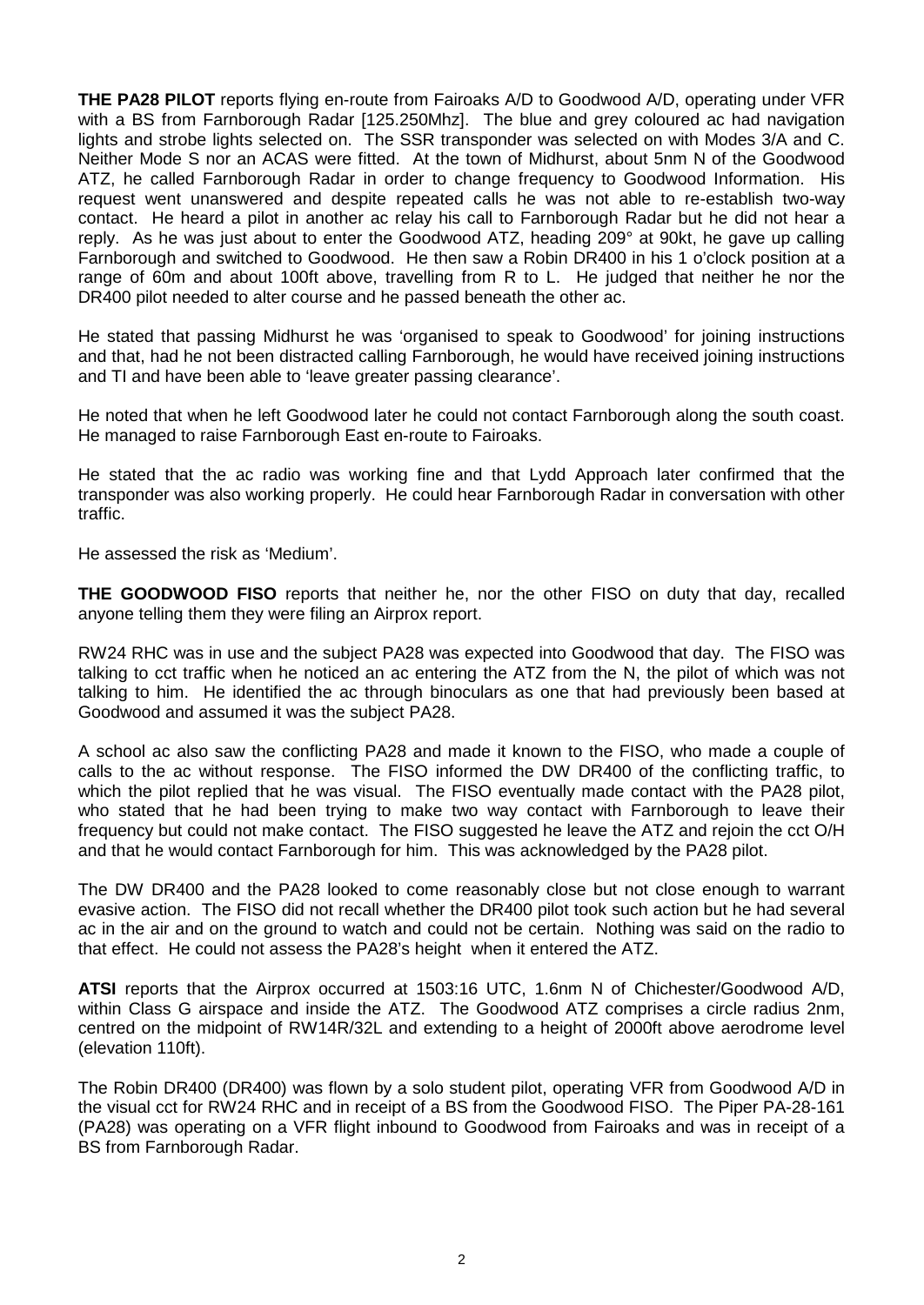Goodwood is promulgated as providing an AFIS within the published hours of operation. RW24 RHC was in use. The FISO workload was assessed as medium/heavy. The AIP entry for Goodwood, AD 2 EGHR AD 2.22 – Flight Procedures, states:

- a. Fixed-wing circuit height 1200 ft or as directed by ATS.
- b. Fixed-wing standard join is overhead at 2000ft. 'Straight-in' and 'base' joins are strongly discouraged when the circuit is active. ATS can advise on circuit status. Outside ATS hours or after sunset, overhead join is mandatory.

ATSI had access to RTF recording from Goodwood and Farnborough LARS(W), area radar recording and written reports from both pilots together with a written report from the Goodwood FISO. The Goodwood RTF recording was voice activated and not continuous. A minor adjustment was made to the RTF time injection to align it with that of the radar recording.

In the absence of Goodwood weather, the METAR for Shoreham is provided: METAR EGKA 181520Z 23008KT CAVOK 23/20 Q1015= METAR EGKA 181450Z NIL= METAR EGKA 181420Z 22009KT 9999 FEW008 22/19 Q1015=

At 1443, the PA28 contacted Farnborough LARS(W) as it departed from Fairoaks. A BS was agreed and the PA28 was assigned a squawk. The Farnborough controller suggested not above 2400ft to remain clear of the London TMA. There was no further RT contact between the PA28 and Farnborough Radar. At 1455, radar showed the PA28 to be 13nm NNW of Goodwood at 2400ft.

The PA28 pilot's written report indicated that when approaching 5nm NW of Goodwood he attempted to contact Farnborough to change frequency. At 1500:47, the PA28 was 5nm NNE of Goodwood in a slow descent passing 2000ft.

At 1502:20, an ac reported to the Farnborough controller that the PA28 seemed to be calling Farnborough, requesting a change of frequency to the Goodwood frequency of 122.450MHz. The Farnborough controller asked this ac to relay a message approving the change of frequency and to squawk 7000. No further transmissions were heard from the PA28 or the relay ac on the Farnborough frequency. It was not clear if the PA28 pilot had received the relayed message. The PA28 was shown 3nm N of Goodwood at 1400ft.

At 1502:26, the DR400 pilot reported turning DW for a touch and go and was instructed by the FISO to report final with one ahead, a C172 that had just joined crosswind and was positioning ahead in a shorter cct pattern.

At 1502:57 the C172 reported tight DW, turning onto base leg in front of an ac [the subject PA28] turning onto base leg for RW24. The FISO acknowledged and reported sighting the southbound unknown ac. The PA28 was 2.3nm N of Goodwood, approaching the ATZ at 1200ft as shown in radar print 1.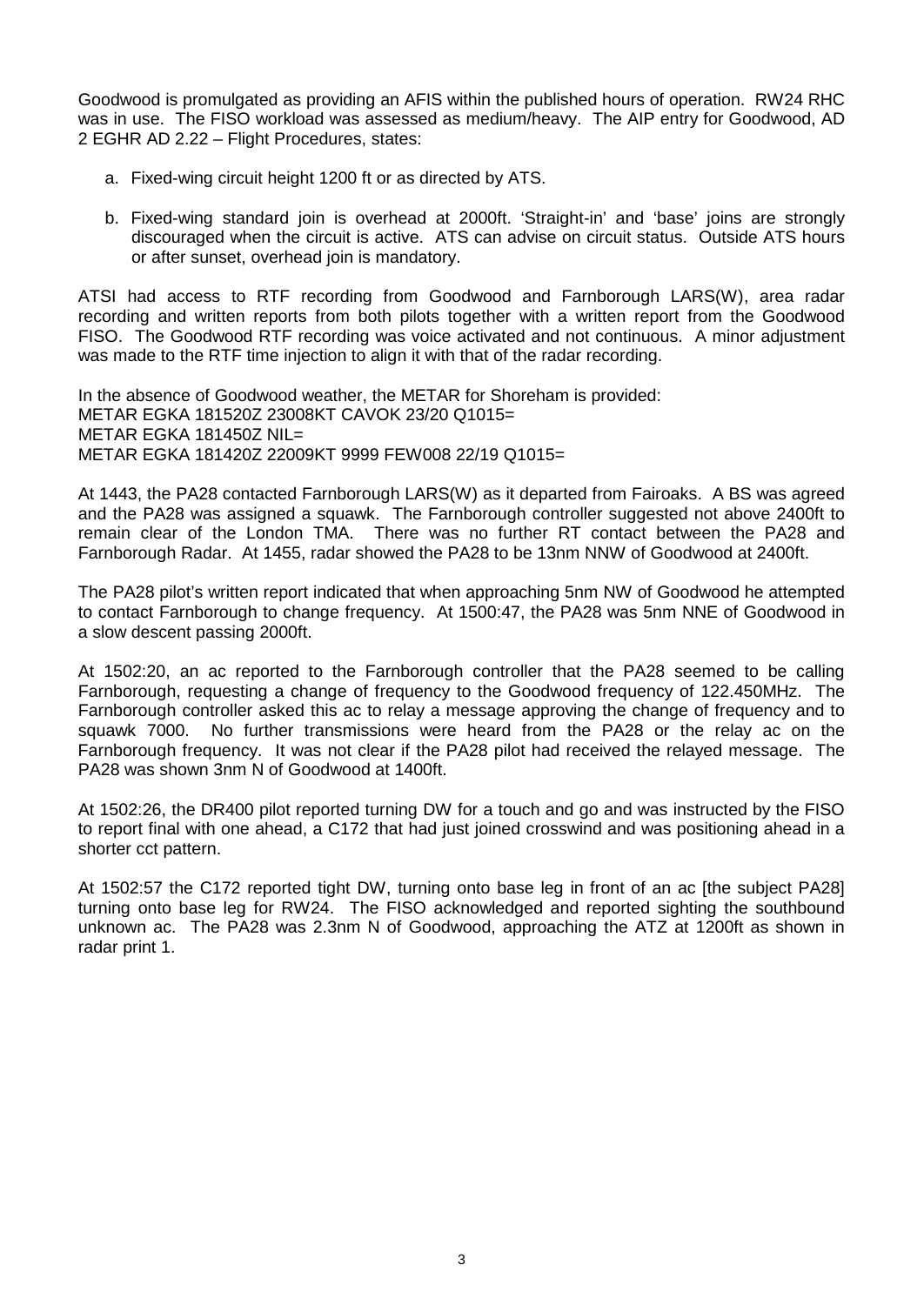

Print 1 – 1502:57

At this point the PA28 was on a reciprocal track to the DR400 at a range of 1nm. The Goodwood FISO transmitted, *"Aircraft to the north of Goodwood callsign please."* The DR400 pilot, who was N of the A/D responded and the FISO passed TI on the PA28, which the DR400 pilot reported in sight.

At 1503:14 radar print 2 (below) shows that the PA28 pilot had turned onto a S'ly track, inside the ATZ, and crossed 0.1nm ahead of the DR400.



Print 2 – 1503:14

Print 3 below, shows the DR400 passing 0.1nm behind the PA28 at 1503:18 and the CPA was considered to have occurred between radar sweeps at 1503:16.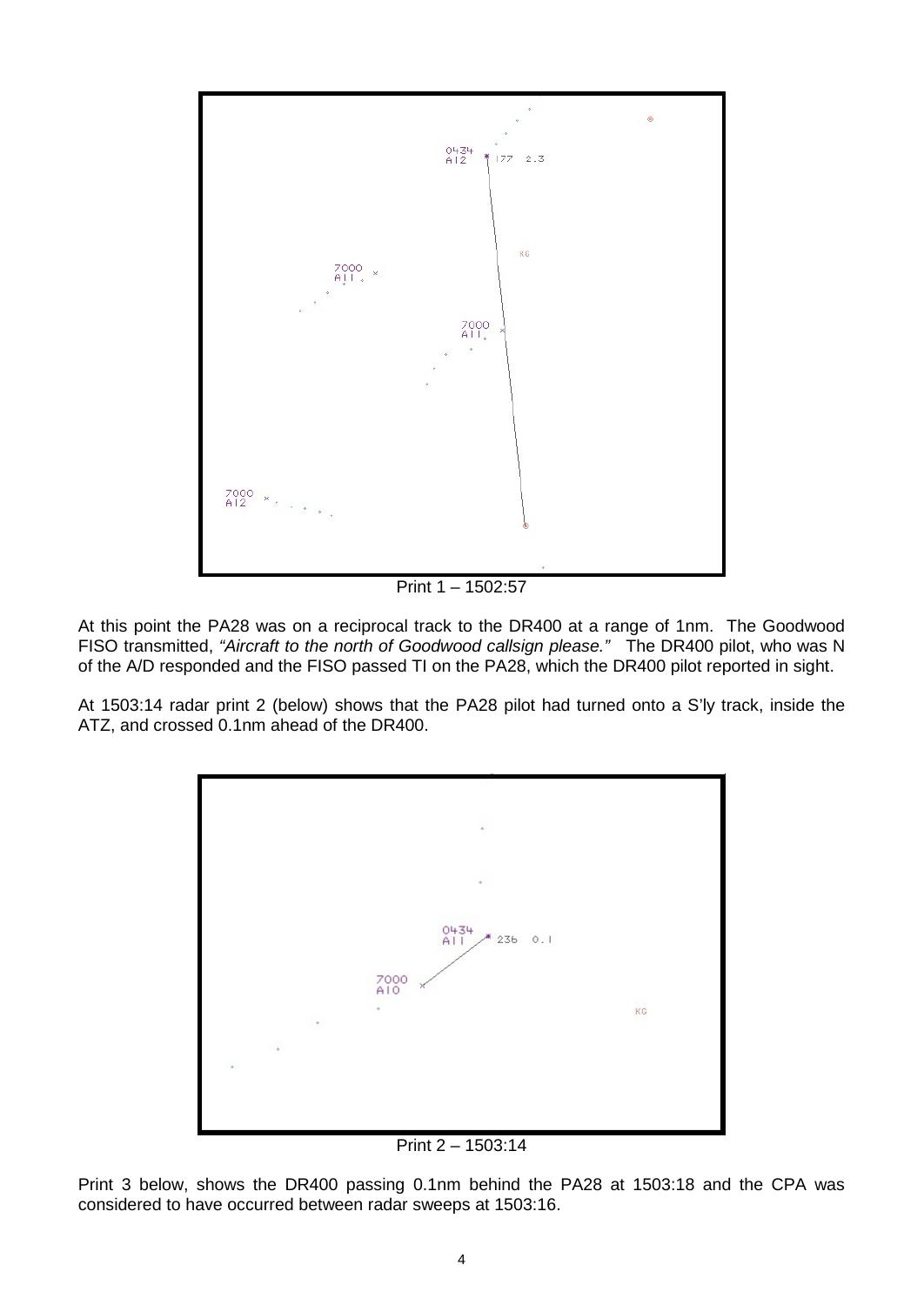

Print 3 – 1503:18

The FISO, suspecting that the conflicting ac was one that had previously obtained PPR, transmitted again using the PA28 pilot's callsign and suggested that he exit the ATZ and come back to the O/H.

At 1503:46, the PA28 pilot responded, *"Yes I need to join the hold to change frequency with Farnborough they're not responding".* The FISO advised the PA28 pilot that he needed to remain outside the ATZ for a frequency change and before talking to Goodwood. The FISO suggested that the PA28 route N to exit the ATZ and if unable to contact Farnborough the FISO would phone Farnborough to advise them. The PA28 pilot turned L and commenced a climb to leave the ATZ at 2000ft before rejoining O/H.

The loss of two way communication with Farnborough together with the relayed message was likely to have been a contributory factor. The PA28 pilot reported that he was distracted by his inability to communicate with Farnborough LARS(W), but was aware that he was approaching Goodwood. It was not clear why he descended from 2400ft to cct height on a direct track into the ATZ, without first contacting Goodwood Information. The RoA, Rule 45 (4) states:

'If the aerodrome has a flight information service unit the commander shall obtain information from the flight information service unit to enable the flight to be conducted safely within the zone.'

The RoA Rule 12(a) states:

'..that the commander shall... conform to the pattern of traffic formed by other aircraft intending to land at that aerodrome or keep clear of the airspace in which the pattern is formed…'

The Airprox occurred when the PA28 pilot entered the Goodwood ATZ and cct pattern without first contacting Goodwood AFIS to obtain information. This resulted in the PA28 pilot flying into close proximity with the DR400 ac which was DW in the cct. The PA28 pilot was distracted by the loss of two way communication with Farnborough and this was considered to be a contributory factor.